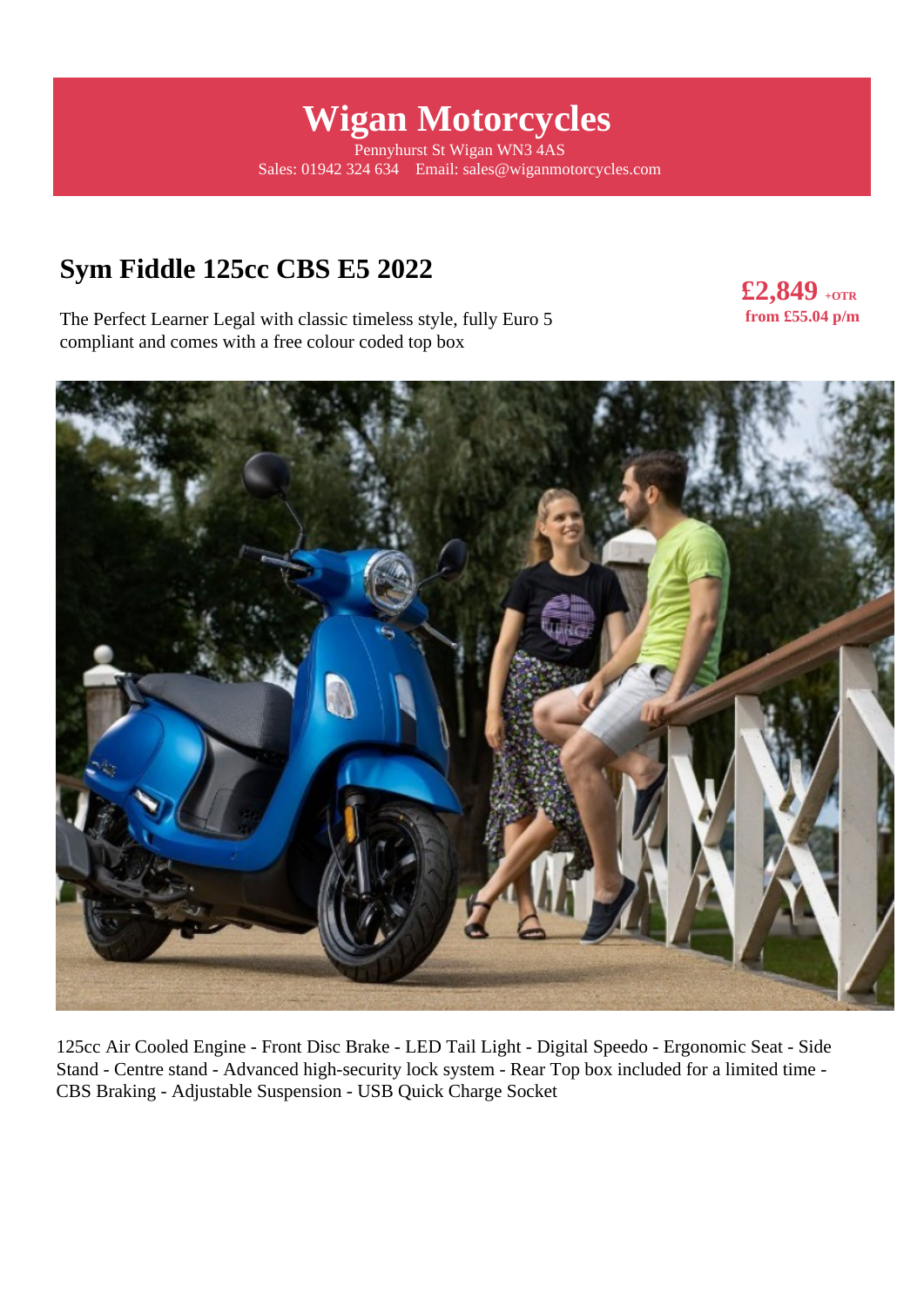## **Engine**

| <b>ENGINE TYPE</b>        | <b>FUEL SUPPL</b>         | <b>GEARBOX</b>        | <b>BATTERY</b>       |
|---------------------------|---------------------------|-----------------------|----------------------|
| 4-stroke, Single cylinder | Electronic Fuel Injection | Automatic             | 12V6Ah               |
| <b>DISPLACEMENT</b>       | <b>EXHAUST SYSTEM</b>     | <b>FINAL DRIVE</b>    | <b>SPARK PLUG</b>    |
| 124.6cc                   | Euro 4 Compliant          | <b>Belt</b>           | N/A                  |
| <b>RATED OUTPUT</b>       | <b>CERTIFICATION</b>      | <b>IGNITION</b>       | <b>STARTING</b>      |
| 7.11 kw/8500rpm           | Euro 4                    | CDI                   | Electric             |
| <b>MAX. TOROUE</b>        | <b>CLUTCH</b>             | <b>COOLING SYSTEM</b> | <b>PRIMARY DRIVE</b> |
| 8.51 Nm/6500rpm           | centrifugal - automatic   | Air Cooled            | belt                 |

#### **Chassis**

| <b>FRAME</b>            | <b>REAR BRAKE</b>          | <b>REAR RIM DIMENSION</b>                          | <b>TAILLIGHT LAMP</b>    |
|-------------------------|----------------------------|----------------------------------------------------|--------------------------|
| Pipe Under Bone         | Drum                       | $12$ in                                            | 12 V LED $/21W \times 1$ |
| <b>FRONT SUSPENSION</b> | <b>FRONT RIM TYPE</b>      | <b>FRONT TYRE</b>                                  |                          |
| Telescopic Forks        | Cast                       | 110/70-12                                          |                          |
| <b>FRONT BRAKE</b>      | <b>FRONT RIM DIMENSION</b> | <b>REAR TYRE</b>                                   |                          |
| Disc                    | $12$ inch                  | 120/70-12                                          |                          |
| <b>REAR SUSPENSION</b>  | <b>REAR RIM TYPE</b>       | <b>HEADLIGHT LAMP</b>                              |                          |
| Unit Swing              | Cast                       | $12 \text{ V } 35 \text{W} / 35 \text{W} \times 1$ |                          |

## **Dimension**

| <b>LENGTH</b> | <b>USABABLE TANK VOLUME</b> |  |
|---------------|-----------------------------|--|
| $1900$ mm     | $6.5$ Ltr                   |  |
| <b>WIDTH</b>  | <b>RESERVE</b>              |  |
| 690mm         | N/A                         |  |
| <b>HEIGHT</b> | <b>WHEELBASE</b>            |  |

1330mm

1130mm

#### **UNLADEN WEIGHT**

117kg

# **Colour Options**